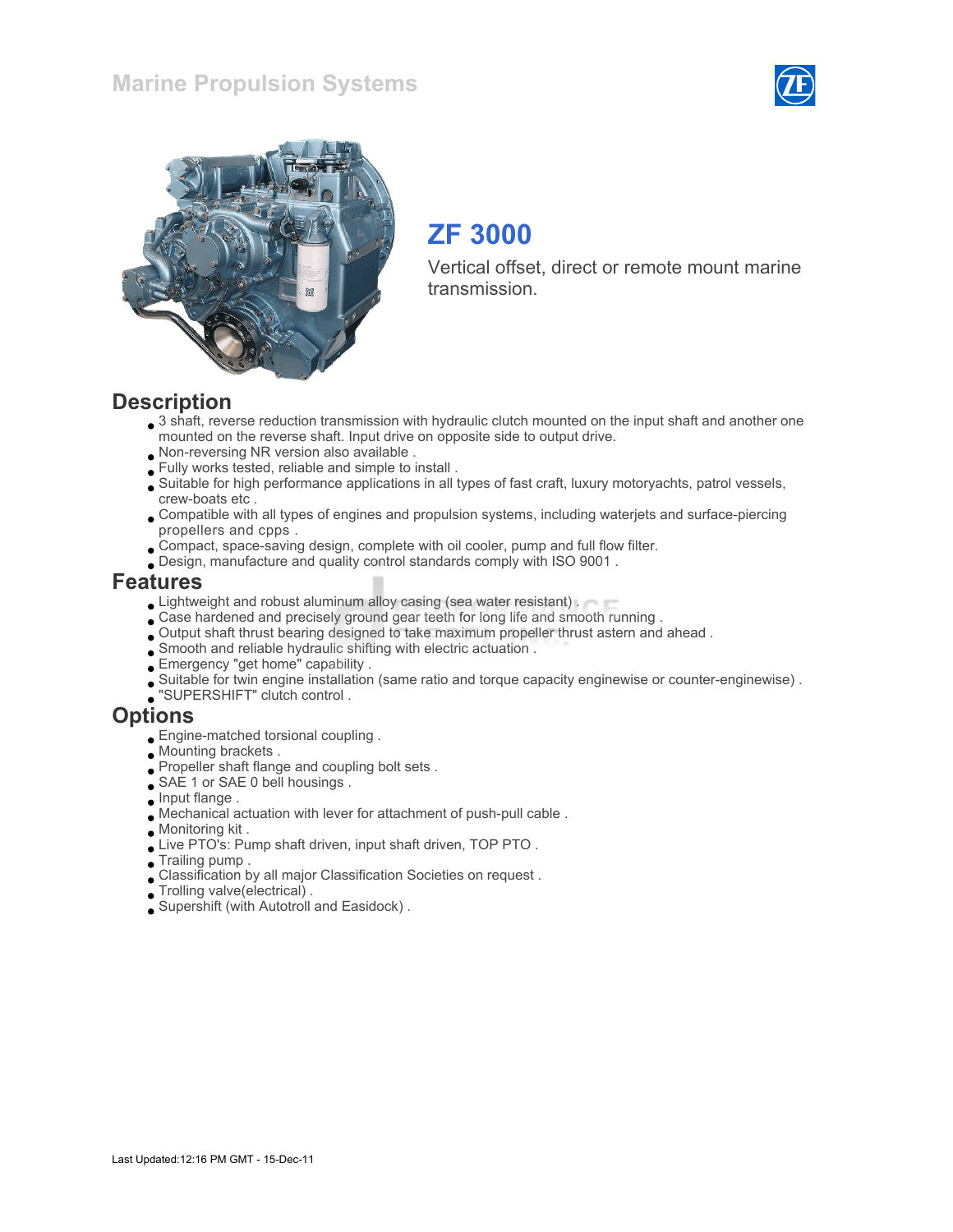

### Light Duty

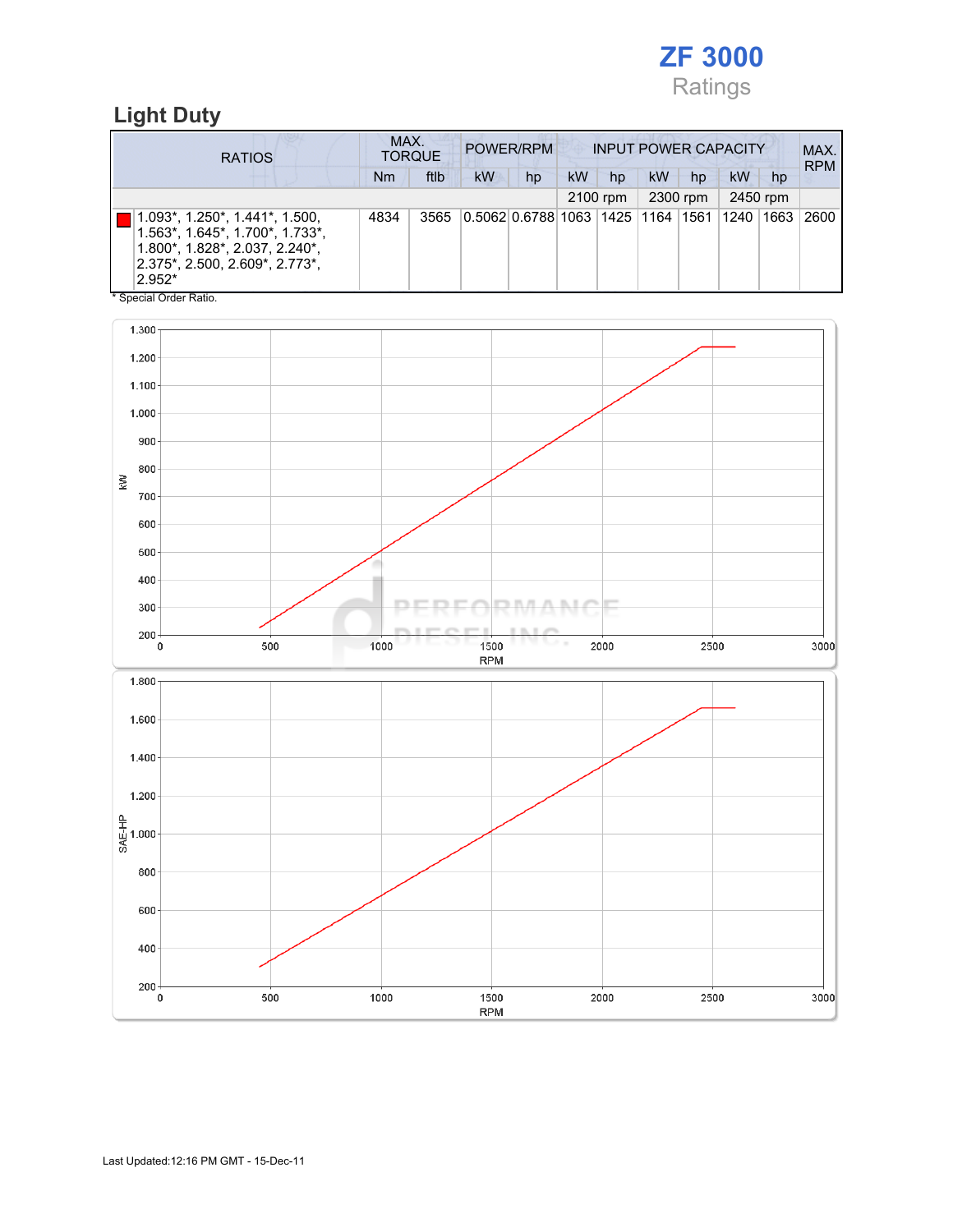## ZF 3000 Ratings

## Medium Duty

| <b>RATIOS</b>                                                                                                                                                                           | <b>MAX. TORQUE POWER/RPM</b> |      |                                               |    |    | <b>INPUT POWER CAPACITY</b> |           |                                |    |    | MAX.       |
|-----------------------------------------------------------------------------------------------------------------------------------------------------------------------------------------|------------------------------|------|-----------------------------------------------|----|----|-----------------------------|-----------|--------------------------------|----|----|------------|
|                                                                                                                                                                                         | Nm                           | ftlb | <b>kW</b>                                     | hp | kW | hp                          | <b>kW</b> | hp                             | kW | hp | <b>RPM</b> |
|                                                                                                                                                                                         |                              |      |                                               |    |    |                             |           | 1800 rpm   2100 rpm   2250 rpm |    |    |            |
| $1.093^*$ , 1.250 <sup>*</sup> , 1.441 <sup>*</sup> , 1.500, 1.563 <sup>*</sup> ,<br>1.645*, 1.700*, 1.733*, 1.800*,<br>1.828*, 2.037, 2.240*, 2.375*, 2.500,<br>2.609*, 2.773*, 2.952* | 4005                         | 2954 | 0.4194 0.5624 755  1012  881  1181  944  1265 |    |    |                             |           |                                |    |    | 2600       |

\* Special Order Ratio.

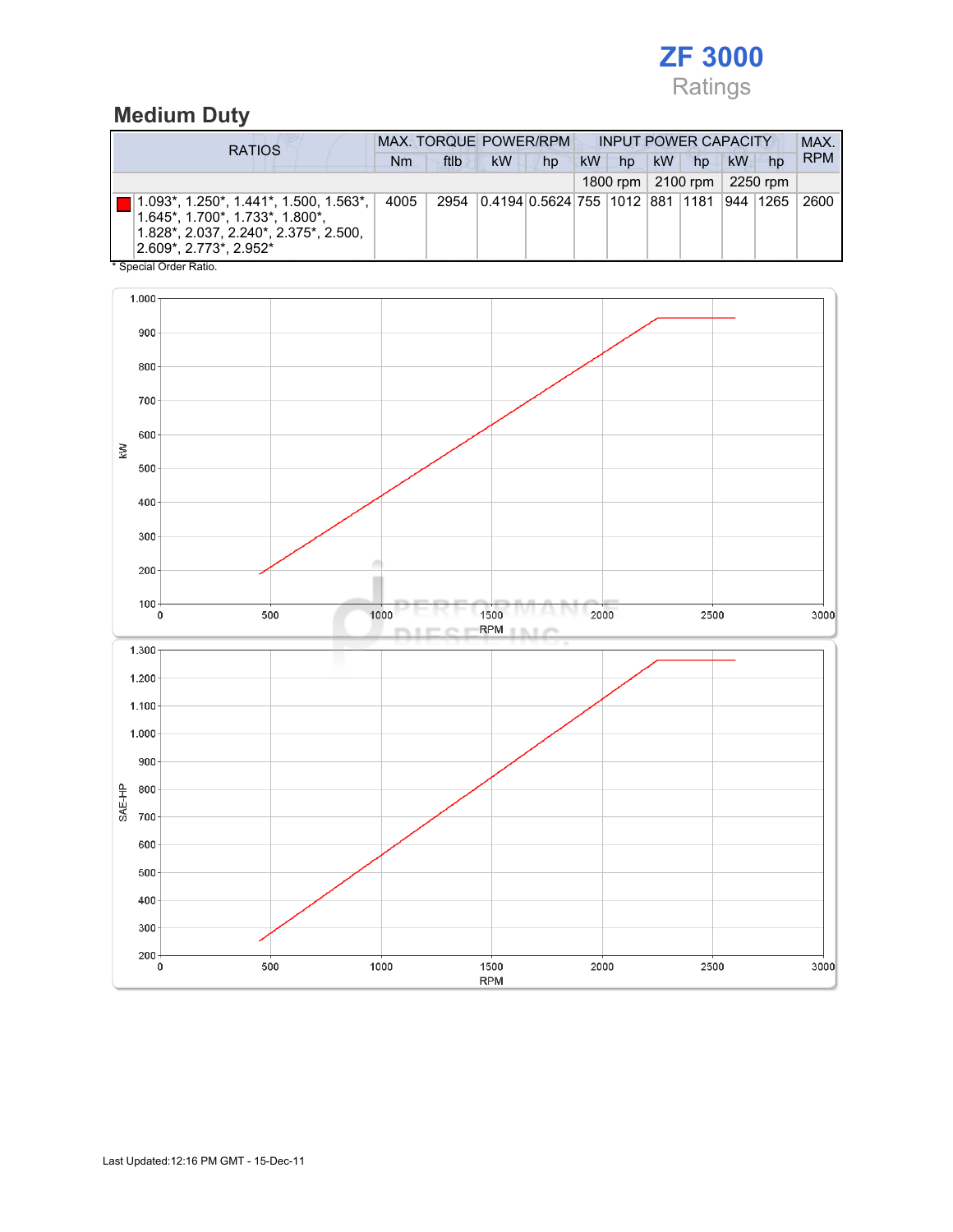

## Continuous Duty

| <b>RATIOS</b>                                                                                                                                                                   | MAX. TORQUE POWER/RPM |      |           |                               |           |    | <b>INPUT POWER CAPACITY</b> |    |    |                                | MAX.       |
|---------------------------------------------------------------------------------------------------------------------------------------------------------------------------------|-----------------------|------|-----------|-------------------------------|-----------|----|-----------------------------|----|----|--------------------------------|------------|
| Nm                                                                                                                                                                              |                       | ftlb | <b>kW</b> | hp                            | <b>kW</b> | hp | <b>kW</b>                   | hp | kW | hp                             | <b>RPM</b> |
|                                                                                                                                                                                 |                       |      |           |                               |           |    |                             |    |    | 1600 rpm   1800 rpm   2100 rpm |            |
| 1.093*, 1.250*, 1.441*, 1.500, 1.563*,<br>3801<br>1.645*, 1.700*, 1.733*, 1.800*, 1.828*,<br>2.037, 2.240*, 2.375*, 2.500, 2.609*,<br>12.773*, 2.952*<br>* Special Order Ratio. |                       | 2803 |           | 0.3980 0.5337 637 854 716 961 |           |    |                             |    |    | 836 1121                       | 2100       |

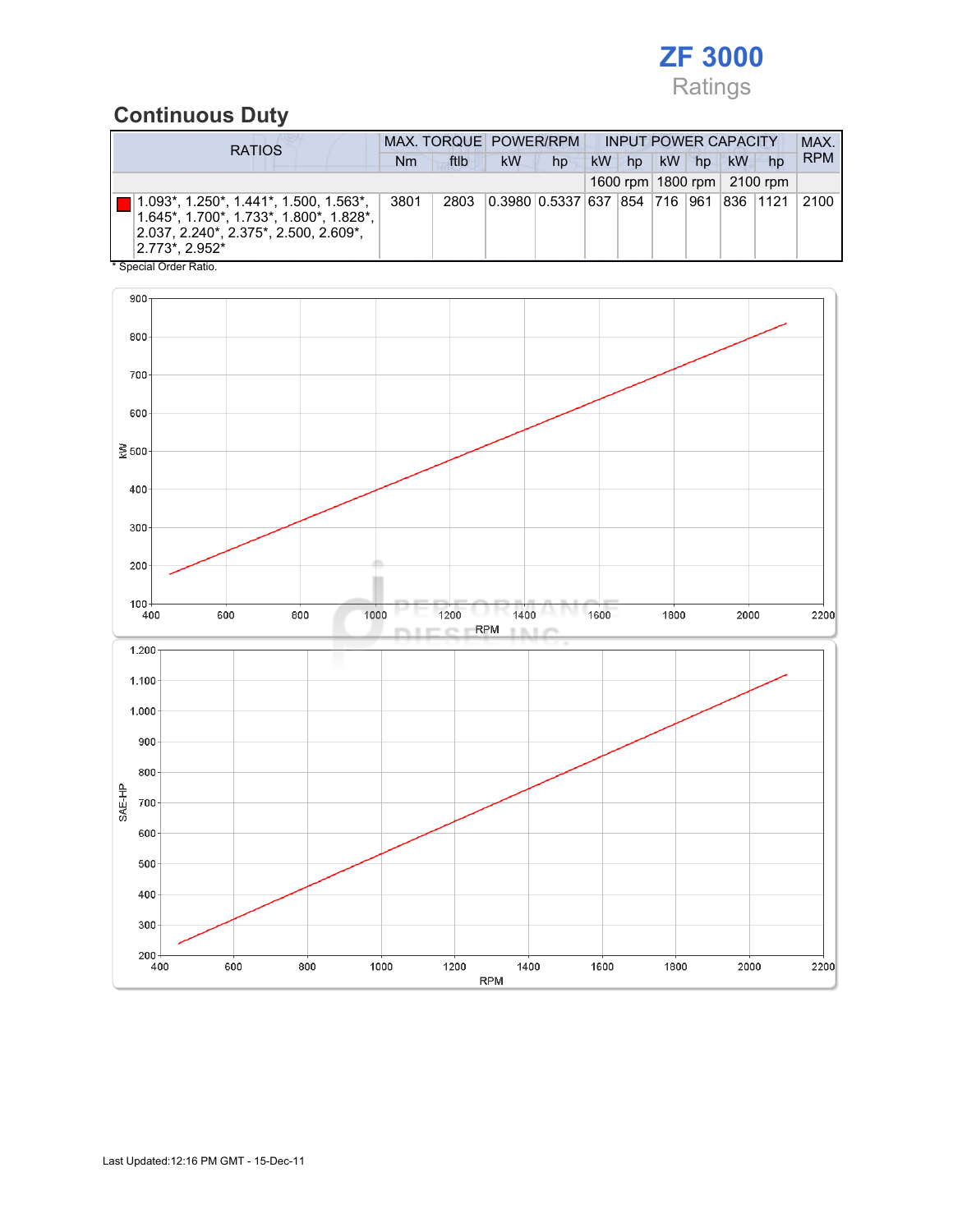



|    |                |    | mm (inches)    |  |                                                                                                    |                |           |
|----|----------------|----|----------------|--|----------------------------------------------------------------------------------------------------|----------------|-----------|
| В1 | Βς             | H1 | H <sub>2</sub> |  |                                                                                                    | L <sub>3</sub> | Bell Hsq. |
|    |                |    |                |  | 255 (10.0) 365 (14.4) 365 (14.4) 250 (9.84) 593 (23.4) 668 (26.3) 485 (19.1) 132 (5.20) 150 (5.90) |                |           |
|    | Weight kg (lb) |    |                |  | Oil Capacity Litre (US qt)                                                                         |                |           |
|    | 482 (1,062)    |    |                |  | 31.0(32.9)                                                                                         |                |           |

## SAE Bell Housing Dimensions

|         |    |  |                                                                   |    |  | <b>Bolt Holes</b> |  |
|---------|----|--|-------------------------------------------------------------------|----|--|-------------------|--|
| SAF No. |    |  |                                                                   |    |  | <b>Diameter</b>   |  |
|         | mm |  | mm                                                                | mm |  | mm                |  |
| n       |    |  | 647.7   25.5   679.45   26.75   711.2   28.0   16   13.49   17/32 |    |  |                   |  |
|         |    |  | 511.18 20.125 530.23 20.875 552.45 21.75 12 11.91 15/32           |    |  |                   |  |

### Output Coupling Dimensions

|    |              |                 |          |  |      |    |                                                         | <b>Bolt Holes</b> |              |      |  |  |
|----|--------------|-----------------|----------|--|------|----|---------------------------------------------------------|-------------------|--------------|------|--|--|
|    |              |                 |          |  |      |    |                                                         | No.               | Diameter (E) |      |  |  |
| mm | $\mathsf{I}$ | mm <sub>1</sub> | $\ln$ mm |  | l in | mm |                                                         |                   | mm           |      |  |  |
|    |              |                 |          |  |      |    | 225   8.86   190   7.48   145   5.71   25.0   0.98   12 |                   | 22.2         | 0.87 |  |  |



7F